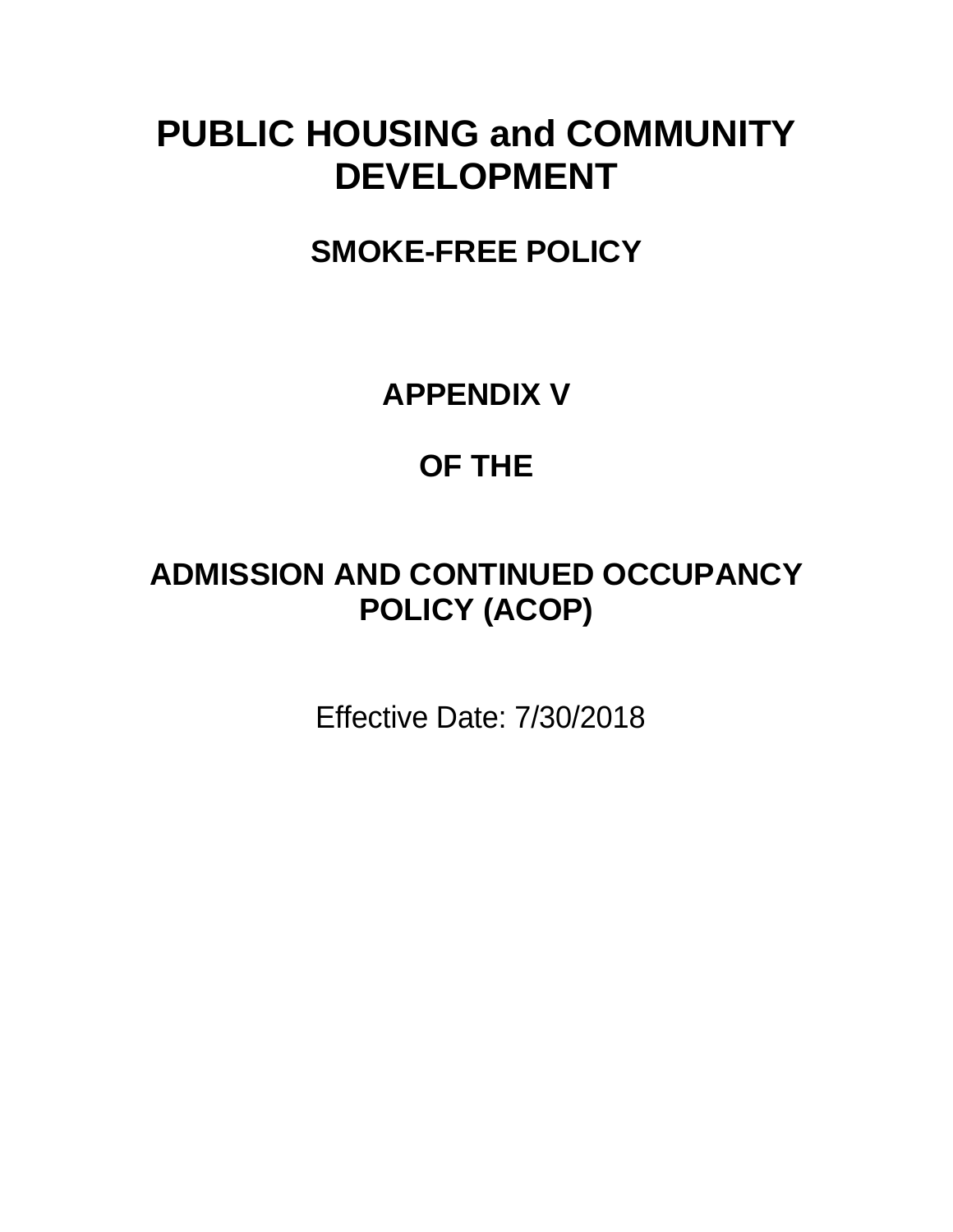### **I. BACKGROUND**

In February 2015, the Centers for Disease Control published its *Vital Signs* report on secondhand smoke, which includes but is not limited to the following findings: (1) one in four nonsmokers (58 million people) in the United States are exposed to secondhand smoke; (2) two in five children (including seven in ten black children) are exposed to secondhand smoke; (3) one in three nonsmokers who live in rental housing are exposed to secondhand smoke; (4) secondhand smoke exposure is more common among children ages three to eleven, Blacks, people living below the poverty level, and those who rent housing; (5) about 80 million Americans live in multi-unit housing and can be exposed to unwanted secondhand smoke in their home; and (6) people who live in public housing are especially affected by secondhand smoke, including children, the elderly, and people with disabilities. The United States Surgeon General has stated that there is no risk-free level of exposure to secondhand smoke and the best way to keep children and adults safe from secondhand smoke is to ban all smoking indoors. Further, nationwide there are more than 1.2 million families who reside in public housing of which there are approximately 39 percent of the public housing residents who are between the ages of zero to 17 and approximately 15 percent who are 62 or older. It has been proven that exposure to smoke, whether direct or secondhand, causes adverse health outcomes such as asthma and other respiratory illnesses, cardiovascular disease, and cancer.

The U.S. Department of Housing and Urban Development's (HUD) published the final rule (24 Code of Federal Regulation Parts 965 and 966) on December 5, 2016, that requires each public housing agency administering public housing programs to implement a Smoke-Free Policy. This final rule was followed by the issuance of HUD Notice PIH-2017-03 that provides guidance on instituting and enforcing smoke-free public housing policies. On November 3, 2015 and prior to the issuance of the Notice PIH-2017-03, the Miami-Dade Board of County Commissioners adopted Resolution No. R-1003-15, as amended by Resolution No. R-582-16, directing the County's administration to develop a Smoke-Free Policy in consultation with the residents and resident councils, to incorporate a Smoke-Free Policy within 18 months of the effective date of the final rule being adopted by HUD. According to surveys conducted by the Florida Department of Health in Miami-Dade County of public housing residents, 71% of the residents are in agreement with the implementation of a Smoke-Free Policy.

### **II. APPLICABILITY**

The County's Public Housing and Community Development Department (Department) is incorporating the Smoke-Free Policy as follows:

**Public Housing Program:** HUD regulations, 24 CFR Parts 965 and 966, require that public housing agencies implement a policy prohibiting tobacco products in all living units, interior areas, and administrative office buildings. The Smoke-Free Policy prohibits tobacco products, marijuana and electronic cigarettes and must also extend to all outdoor areas up to 25 feet from the housing or administrative office buildings or to the property boundaries in situations where the boundary is less than 25 feet. The Smoke-Free Policy is included in the Admissions and Continued Occupancy Policy (ACOP) as Appendix V and incorporated as part of the Public Housing Dwelling Lease between the "Landlord" (the County) and the "Resident", as a Lease Addendum.

**Exemption**: This policy shall not apply to mixed-finance developments.

#### **III. PURPOSE OF SMOKE-FREE POLICY**

The County and HUD desire to mitigate (i) the irritation and known health effects of secondhand smoke; (i) increased maintenance, cleaning and redecorating costs from smoking; (iii) increased risk of fire from smoking; and (iv) the higher costs of fire insurance for non-smoke-free buildings.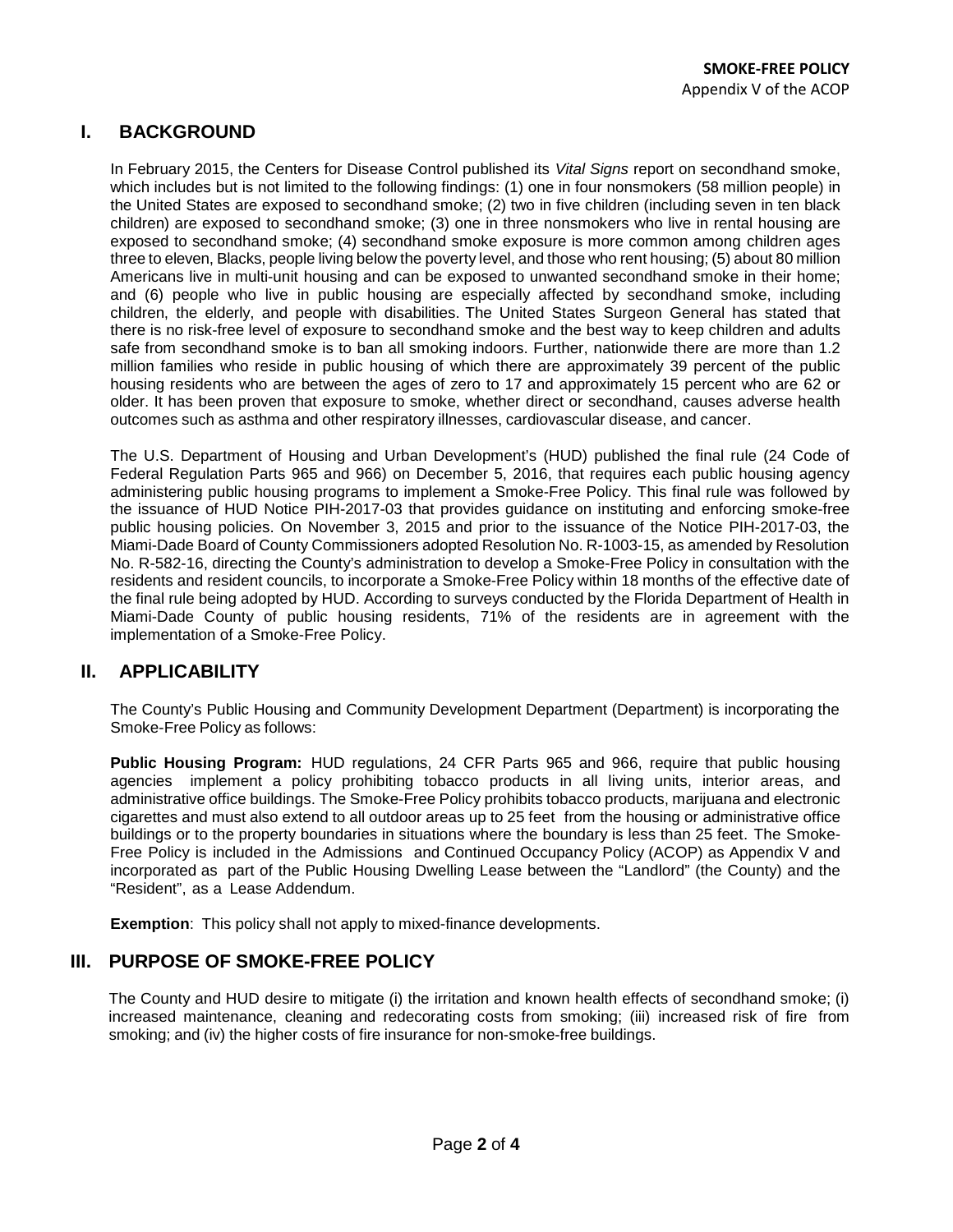#### **IV. DEFINITIONS**

- A. **Smoking**: The term "smoking" means inhaling, exhaling, breathing, or carrying or possessing any lighted cigarette, cigar, pipe, water pipes (also known as hookahs), electronic cigarettes, marijuana or other tobacco product or similar lighted products in any manner or in any form.
- B. **Interior Area**: Areas within the building interior that are open to the public, including but not limited to entryways, community patios or balconies, roof terraces, lobbies, hallways, elevators, management offices, public restrooms, community rooms, community kitchens, laundry rooms, stairwells, playgrounds, parking garages and carports, and any other area of the building that is accessible to Resident(s), guests and employees.
- C. **No Smoking Area:** The dwelling unit occupied by Resident(s) and members of Resident's household, any interior area, including but not limited to community rooms, community bathrooms, daycare facility, lobbies, reception areas, hallways, laundry rooms, stairways, offices and elevator, within all living units, and areas outside the building that are within 25 feet from County-owned public housing buildings including the community center, office buildings or interior areas including entryways, porches, balconies and patios.
- D. **Designated Smoking Area**: An area designated by the Landlord that is outside of the required 25 feet perimeter.

#### **IV. IMPLEMENTATION AND ENFORCEMENT OF SMOKE-FREE POLICY**

- A. Resident's Responsibilities
	- 1. Resident(s) and members of the Resident's Household shall not smoke in the No Smoking Area, as defined above in Section III.
	- 2. Resident(s) shall inform Resident's guests of the Smoke-Free Policy and shall not permit any guests or visitors under the control of Resident to smoke in the No Smoking Area, as defined above in Section III.
	- 3. All smoking Resident(s) and guests are required to dispose of their smoking material in the appropriate collection receptacles provided by Landlord prior to entering any zone designated as a No Smoking Area, as defined in Section II. Failure to properly dispose of smoking material may result in infractions as described in Section V. Penalties for Violation of Smoke-Free Policy.
	- 4. Resident(s) shall promptly notify Landlord of any incident where smoke from tobacco, electronic cigarette, marijuana or similar products, is migrating into the Resident's unit.
- B. Landlord's Responsibilities
	- 1. Landlord shall take reasonable steps to enforce the non-smoking terms of its leases and maintain the No Smoking Area as smoke-free as reasonably possible. Such reasonable steps include but are not limited to providing residents with orientation, progressive warnings, housekeeping inspections, and appropriate notices of lease violations.
	- 2. Landlord shall post non-smoking signs at entrances and exits, in interior areas, and in noticeable places adjoining the grounds of the No Smoking Area.
	- 3. Landlord shall provide collection receptacles at least 25 feet from entrances, exits, interior areas and noticeable places adjoining the No Smoking Areas, for disposal of smoking material.
	- 4. Landlord may designate specific smoking areas outside of the No Smoking Areas, depending on the type of development and as permitted by availability of space.